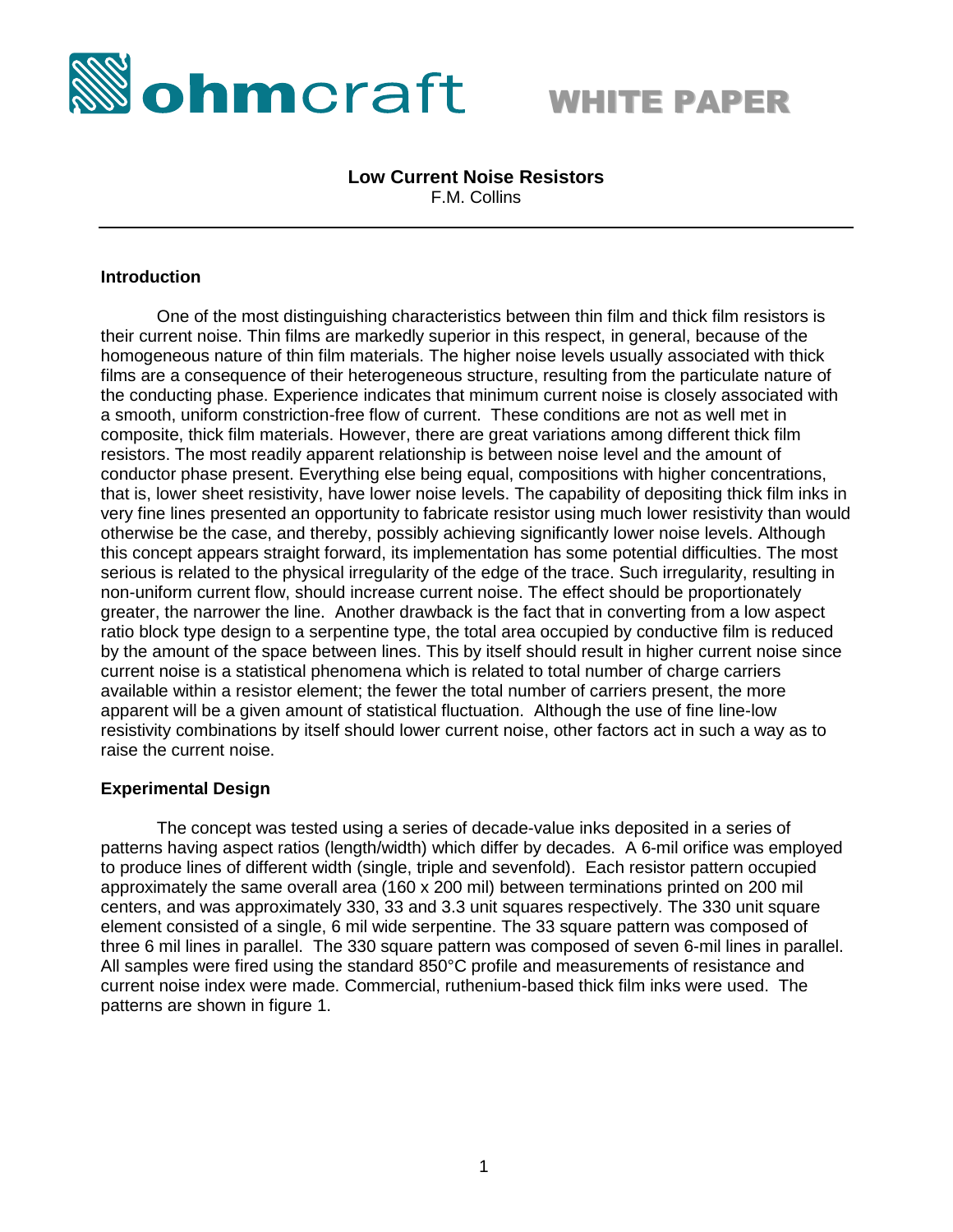

**Figure 1 Patterns of 3.3, 33 and 330 square resistors on 200-mil centers**

The resistance values obtained with various combinations of sheet resistivity and effective line width are shown in Table 1.

| Aspect ratio (unit squares) ▶                 | 3.3            | 33           | 330          |
|-----------------------------------------------|----------------|--------------|--------------|
| Total line width (mils) $\blacktriangleright$ | 40             | 18           | 6            |
| Sheet resistivity ( $\Omega/\Box$ )           |                |              |              |
|                                               |                |              |              |
| $30\Omega/\Box$                               |                |              | $9K\Omega$   |
| $300\Omega/\Box$                              |                | $6.6K\Omega$ | $77K\Omega$  |
| $3K\Omega/\Box$                               | $9 K\Omega$    | $73K\Omega$  | 870KΩ        |
| $30K\Omega/\Box$                              | $93K\Omega$    | $735K\Omega$ | $9.5M\Omega$ |
| $300K\Omega/\Box$                             | 647 K $\Omega$ | $6.2M\Omega$ |              |

**Table 1 Resistance value for different combinations of sheet resistivity and aspect ratio**

Resistors of roughly equivalent value (positioned diagonally in Table 1, highlighted in like colors) were compared based on current noise index and this information is shown in Table 2 and Figure 1. As hypothesized, elements made with the finer line, in a higher aspect ratio design and lower sheet resistivity, had a substantially lower current noise index than elements of similar resistance made with wider lines and higher sheet resistivity.

The trace deposited by direct-write is very uniform in cross section and has very smooth edges. Equivalent results may not be obtained in fine lines produced by screen-printing.